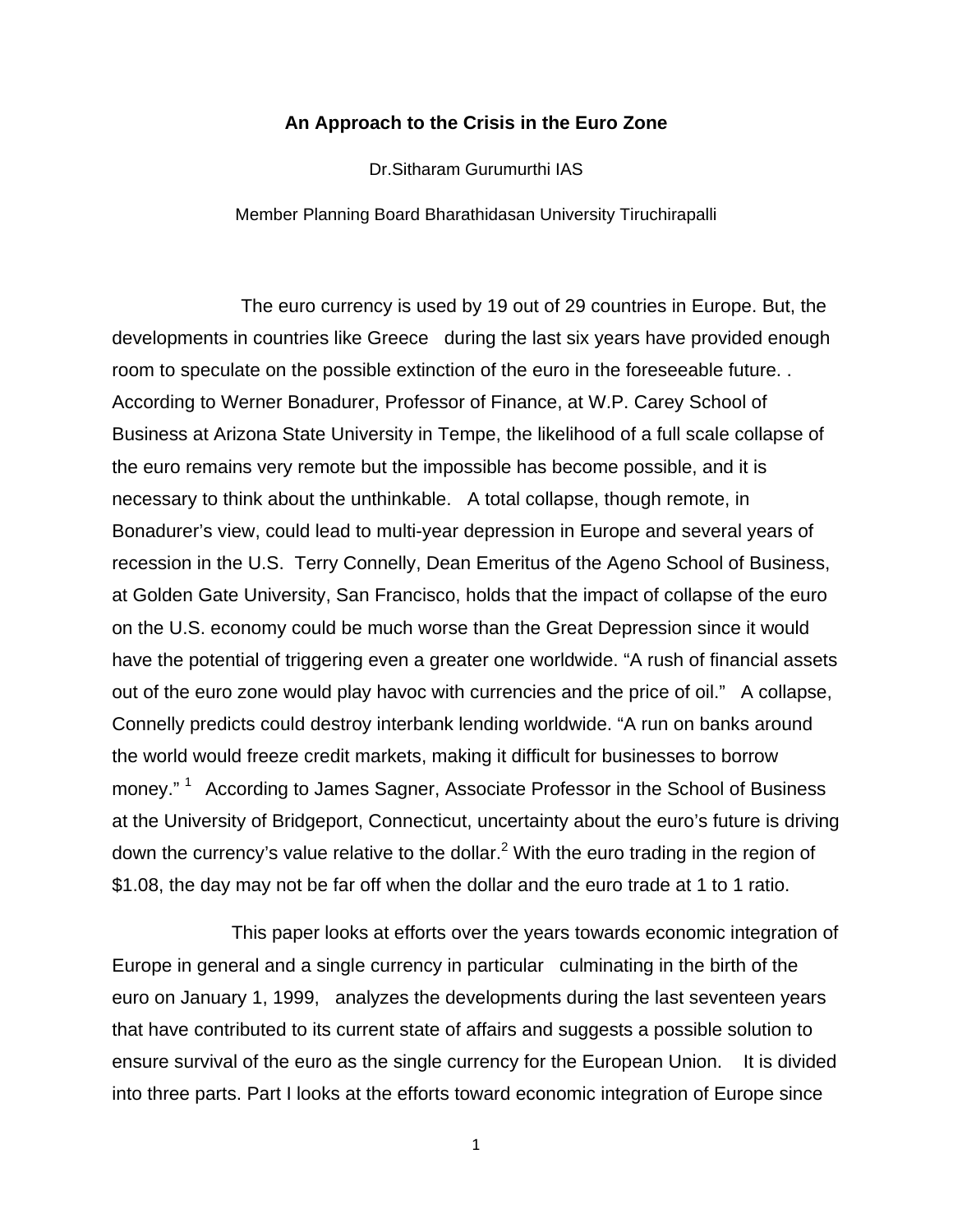the end of the Second World War from 1944 to 1973 .Part II of the paper covering the period from 1973 to 1999 dwells upon the efforts at evolution of the single currency,. The third and final part looks at the developments that have taken place since 2004 leading to steady decline of the euro and suggests a possible solution to make the euro survive as a viable single currency in the medium term.

## **Part I**

#### **Aftermath of the Second World War**

In the wake of the end of the Second World War, France's Jean Monnet argued that elimination of intercontinental conflicts could be achieved only through economic integration. In 1951, he emerged as the chief architect of the *European Coal and Steel Community*, which was probably the most significant step taken towards economic integration. According to him it was only through monetary and economic union that "the political union which is the real goal" could be achieved. $3$ It was realized that political boundaries were not necessarily coterminous with the geographical boundaries of coal and steel and that the bargaining power for striking commercial deals could considerably be enhanced if the countries having these raw materials could form a regional bloc rather than negotiate commercial deals as individual countries. Franco Pavoncello, President of Rome-based John Cabot University, wrote in May 2011: The way to build the new union was through incremental steps toward economic integration that would one day lead to political integration."<sup>3</sup>

 The Second World War left behind such s great devastation that led all the countries in Europe to think on the need for greater economic and political union in Europe that culminated in the Treaty of Rome signed in 1957. Under this Treaty France, Germany, Italy, Belgium, the Netherlands and Luxembourg established the *Common Market* and the *European Economic Community* (EEC), abolished trade tariffs between members. The *Single European Act* in 1986 which was the first revision of the Treaty of Rome facilitated the development of an internal European market, allowing for free exchange of capital, goods and people. Though the same year also witnessed introduction of euro dollars, the European Commission did not contemplate a single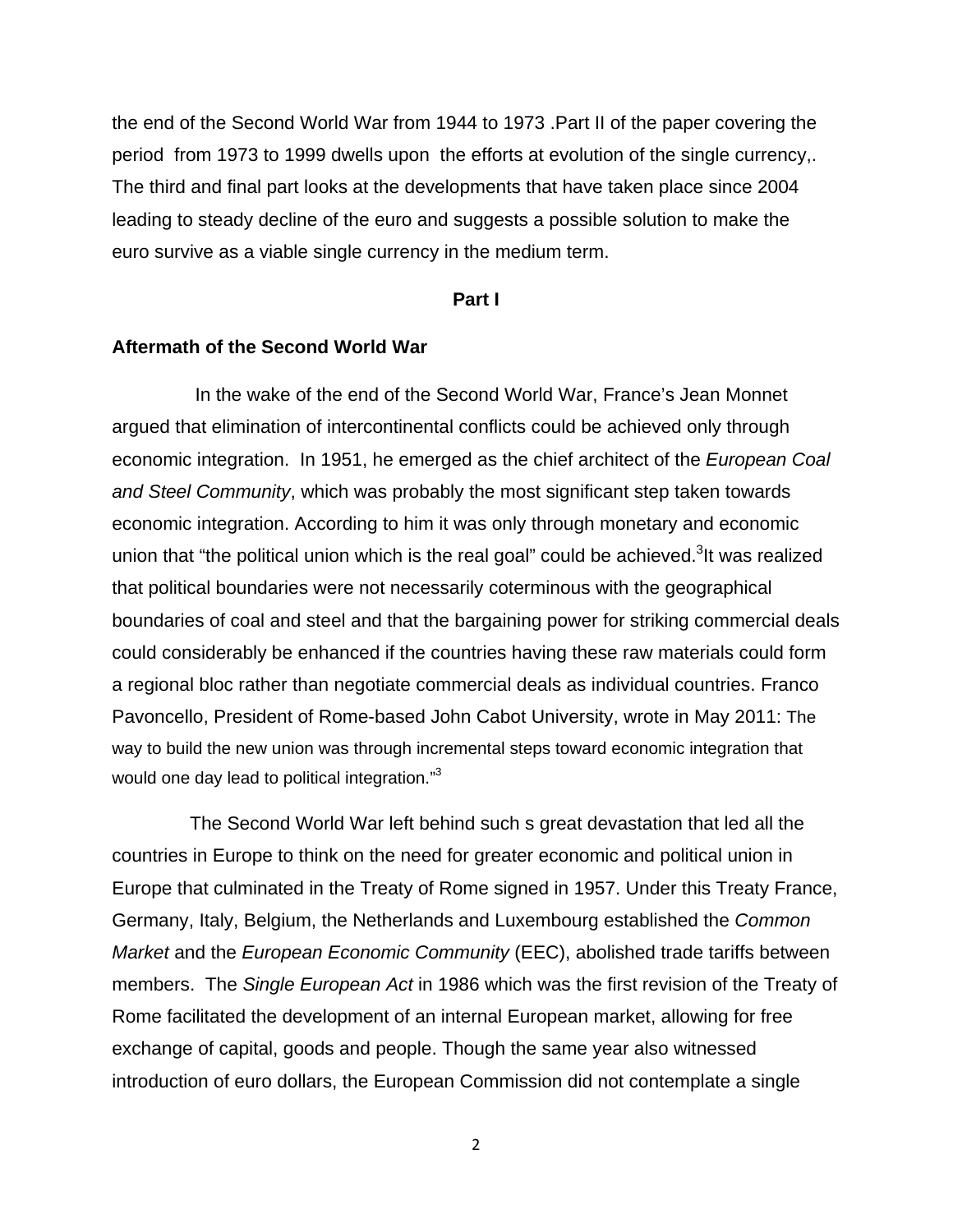currency for Europe. By 1970, the Werner Report to the Council and the Commission on the Realization by Stages of Economic and Monetary Union in the Community, which saw monetary union as the key step towards political union, proposed a single currency by 1980. The Report approved in 1971 envisaged linking the various currencies of Europe through the '*snake in the tunnel'*, the first attempt at European monetary cooperation; April 1972 saw launching of the currency alignment, nicknamed "the snake "setting a limit of 2,25 percent on deviations between members. Though Britain was a founder member of the 'snake', it was forced out of the system in just six weeks against the backdrop of its devaluation (1967) coupled with insufficient reserves to defend the parity Since Germany's *Bundesbank* held vast reserves, the 'snake' finally ended up more of a Deutsche Mark currency bloc than a distinct single currency. France left the union in 1974, rejoined in 1975 and withdrew again in 1976. Sweden and Norway left the currency bloc in August 1977 and September 1978 respectively. In 1978, Sir Donald McDougall's report warned that it would be reckless to create a single currency unless Europe was first given an all-powerful government with the power to tax and to make a massive transfer of resources from the richer states to the poorer.

#### **Part II**

## **Evolution of the Euro**

The seeds for the euro were sown on March 1, 1973 when the then West German Chancellor Willy Brandt, during a meeting in Bonn with the British Prime Minister Edward Heath, took everyone by surprise when he came up with the idea that the member states of the European Community should join a "common float" against the dollar, linking their currencies and pooling their reserves to defend their parities. This should be seen against the backdrop of U.S. President Nixon's unilateral announcement on August 15, 1971 that the United States would no longer exchange gold at the fixed rate of US \$ 35 for an ounce of gold. It also needs to be understood that since the gold standard was too inflexible and served to deepen economic crises, the Breton Woods system had established parity in terms of both gold and the US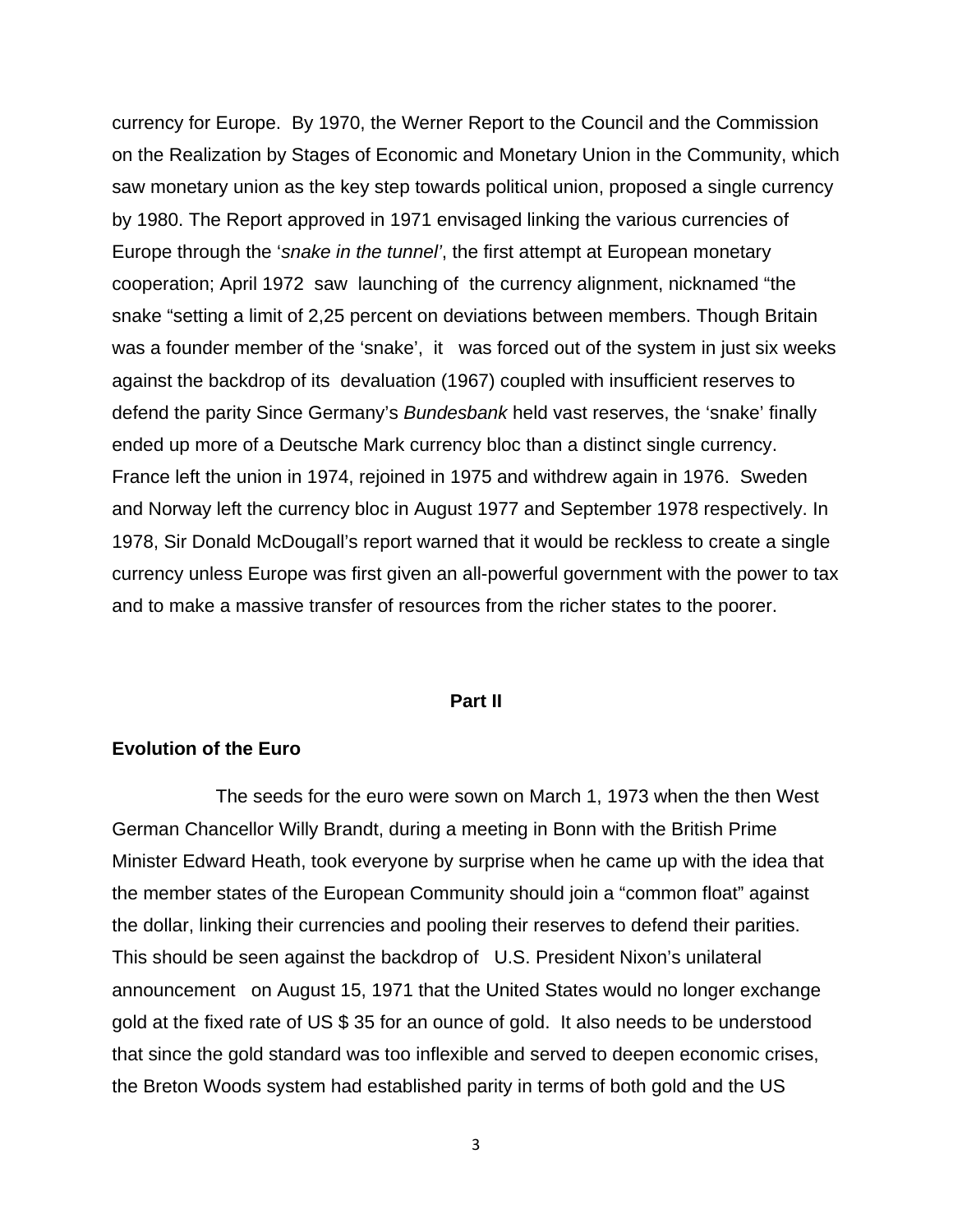dollar. While the parity of the dollar had been pegged only in terms of gold, initially at \$35 per ounce of gold, other currencies were defined in terms of both gold and the dollar. For example the parity of the British pound was set at 12.5 pounds per ounce of gold. This implied an official exchange rate of \$2.80 per one pound. When one currency went out of line with the "fundamental value', the parity was adjusted. While the German mark was adjusted upward or downward on several occasions, the British pound was devalued from \$2.80 per one pound to \$2.40 per one pound in 1967. As Samuelson correctly noted, "The ability to adjust exchange rates when fundamental disequilibrium arose was the central distinction between the Breton Woods system and the gold standard….."4

 In 1971, the United States faced balance of trade deficits for the first time since the First World War. Left with no other alternative, on August 15, 1971 the world was taken by surprise by the unilateral announcement by President Nixon that the United States would no longer exchange gold for the dollar. The international monetary system of the Breton Woods system had been founded on the firm commitment by the United States to redeem international dollar holdings for gold at the fixed rate of \$35 per ounce. Nixon had o taken any of the capital powers into confidence while taking such a momentous decision making a major departure from the agreement concluded at the Breton Woods in 1944.

 The next important stage was the establishment of the European Monetary System (EMS) in 1978, which limited exchange rate fluctuations between member countries. Kindelberger noted, "It introduced the European Currency Unit as a parallel currency, provided two measures to aid in narrowing fluctuations of national exchange rates, constituted a European Monetary Fund, and provided a system of credit facilities for mutual payments support". $3$  Since the membership of the EMS was voluntary, the system witnessed Britain joining the system and leaving it in 1982 while France remained with the EMS but wanted to leave it in 1982 when Francois Mitterrand was elected. President. Greece joined the European Monetary System in 1984, while Portugal and Spain joined in 1988. The net result was a bunch of currencies that were strongly tied to the Deutsche Mark, like the Belgian Franc, Dutch Guilder, and several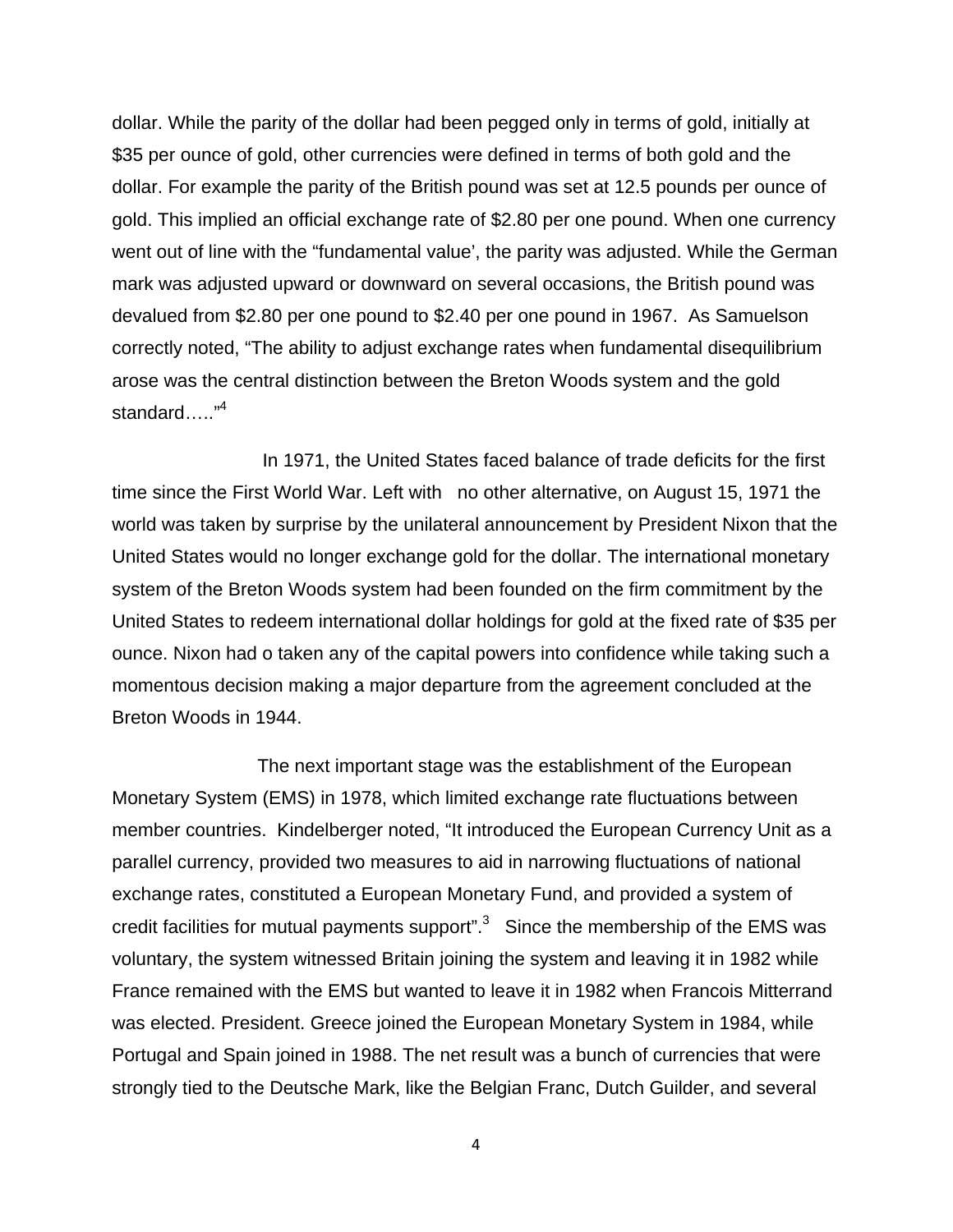peripheral currencies, like the Italian Lira which had problems in maintaining their currency's peg to the Deutsche Mark.

 It was the Delor's report (1988) recommending a gradual move towards a single currency provided the basic framework for the Maastricht Treaty, signed in 1992, which established the timetable for the putting the euro in place on January 1, 1999. This could not have been accomplished without the strong political leadership provided by Francois Mitterrand and Jacques in France and Helmut Kohl in Germany. Seventeen of the twenty seven EU members are part of the euro zone, while other EU members, including Bulgaria, the Czech Republic, Hungary, Poland and Romania, are required by the Treaty to join later. Demark and the United Kingdom were exempted from joining the euro zone.

 Under the Maastricht Treaty *convergence criteria* and the *Stability and Growth Pact* of 1997, member states had to ensure inflation below 1.5 percent, fiscal deficit below 3 percent of GDP and the debt to GDP ratio of less than 60 percent. While several countries had to undertake strict budgetary reforms in order to meet these criteria, in practice, however, these criteria were more honoured in their breach than observance. This was attributable to the over enthusiasm of the EU authorities to expand the membership of the euro zone, overlooking such serious lapses. In his book *Greece's Odious Debt* Jason Monolopoulos, notes

 …….There was shockingly weak due diligence in assessing the suitability for the entry into the euro and equally weak application of the few rules that were supposed to police its operation…6 September 1992 witnessed a speculative attack on the European Rate Mechanism (ERM) caused by the rejection of the Maastricht Treaty by a Danish referendum leading to devaluations by Britain and Italy resulting in Britain withdrawing from the system. Though Britain, Denmark and Sweden had opted out of the single currency, both Britain and Denmark had decided to fix their currency to the euro and retained their right to join the euro zone at a later date. The speculative attack reinforced the desire of Italy and other countries to join the stability of the euro rather than be left to the uncertainties of a floating currency.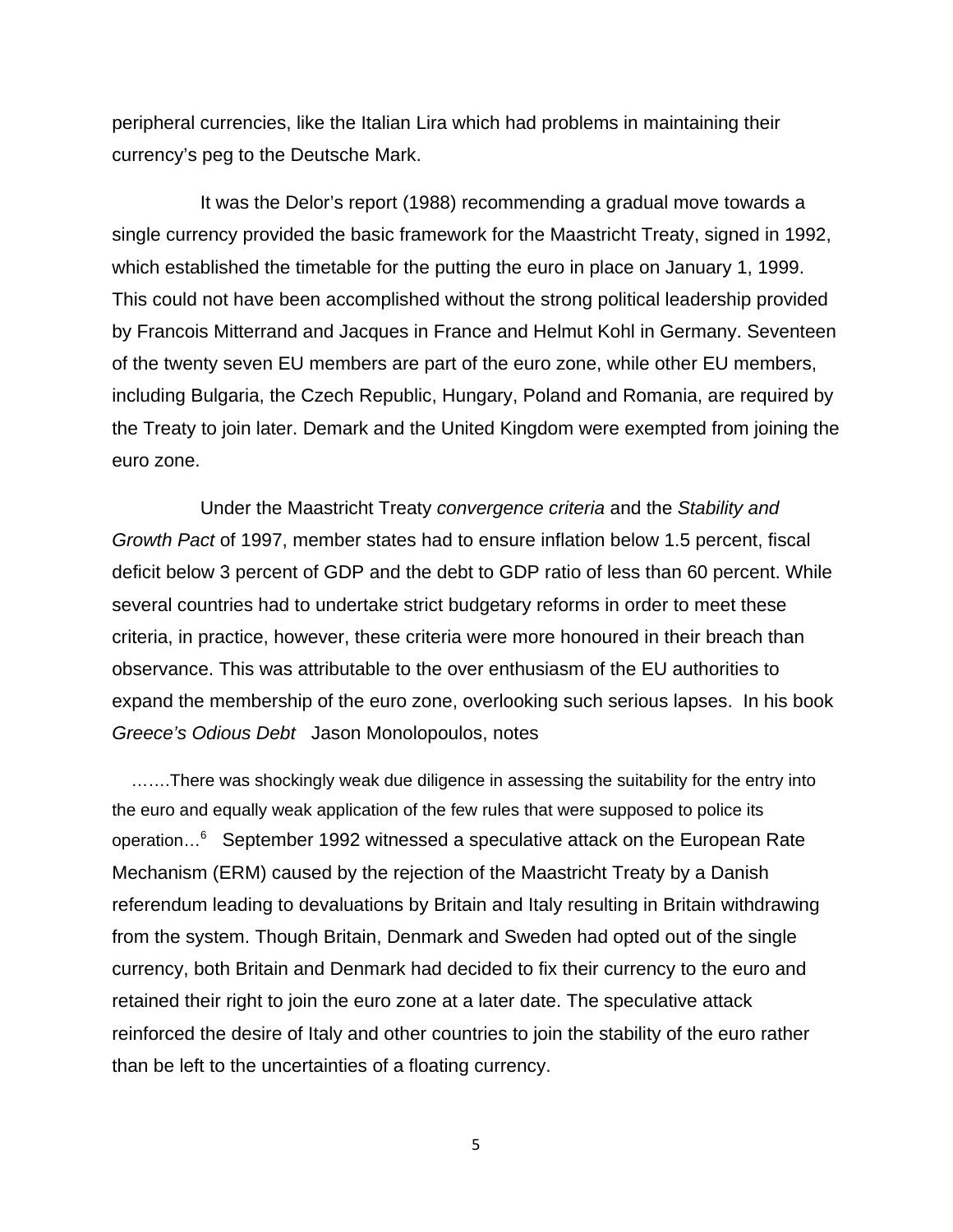#### **Birth of the euro and its early success**

 The European Commission claimed that adoption of the single currency, euro, led to a savings of 0.5 percent of GDP within two years of its launch as compared to use of multiple currencies. The developments during the last twelve years are quite significant. Till the birth of the euro, there was no alternative to the dollar... When the euro was in place in 1999, its value was fixed at 1.1743 dollar to a euro. Even though there is not much oil in the euro region, policy makers in Europe had taken care to see that the euro was backed by a significant amount of gold. Therefore when the gold price was rising, there was corresponding strengthening of the new currency. The euro got an unexpected boost when Saddam Hussein, President of Iraq converted US\$2 billion, received from the United Nations under the food-for-work program, into euros in November 2000 purely to avoid the money from being frozen. This was quickly followed by countries like Iran and Venezuela who started demanding euros for their oil. As a result the value of the dollar registered a steep fall and around mid-2002 the exchange rate stood at US\$ 1.5 to one euro. This possibly led to the U.S. attack on Iraq in early 2003. When Baghdad was attacked, the euro was available for 92 cents just for a day. That support for the US operations in Iraq came only from the non-euro UK, with the entire euro region keeping cool, should also not be overlooked.<sup>7</sup>

 The euro's value depends on three factors; 1) ECB's interest rate 2) Debt levels of individual countries like Greece 3) Strength of the European economy. When growth is strong and when interest rates are rising, the foreign exchange traders push up the price but some other traders who also read the same data bid the price down on the premise that its value will decline. The complex interaction of these factors determines the value of the currency at any given point of time. Despite its volatility the EU allows the euro's value to be decided by the foreign exchange market.

 In 2002, the euro was worth \$ 0.87 As the US debt grew 60 percent, the dollar fell 40 percent and by December 2007, one euro was equal to \$1.44. In 2008, the dollar strengthened 22 percent businesses were hoarding dollars during the global melt down and by end of the year the euro was equal to \$ 1.39. During 2009, the dollar fell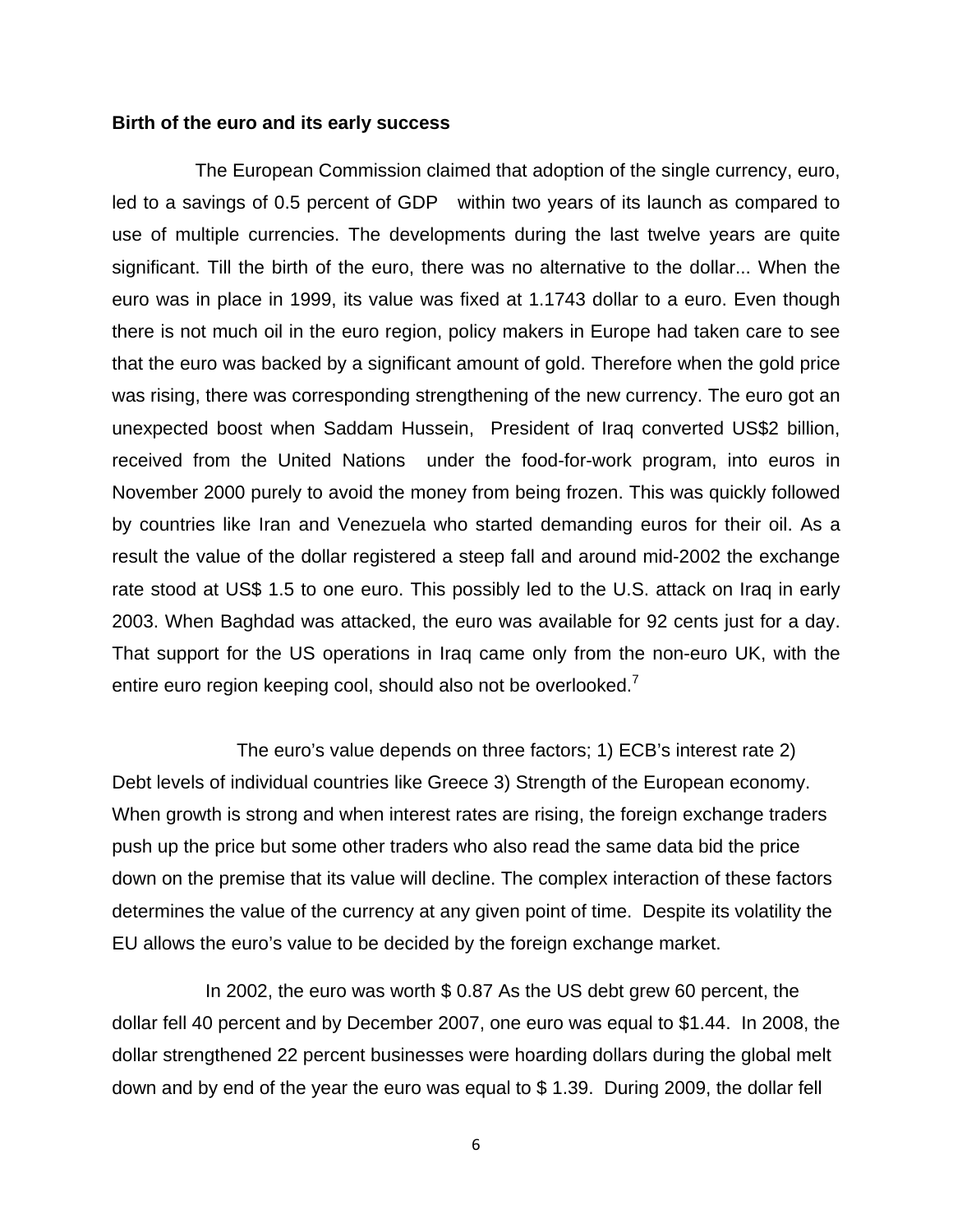20 percent due to debt fears and by December the euro was equal to \$1.43. After the Greek debt crisis broke out in 2009, the dollar started strengthening to \$1.32 in December 2010 and to \$ 1.2973 in /December 2011. The trend, however, was reversed in 2012 and 2013 when the dollar weakened and it declined to \$ 1.3186 in December 2012 and to \$ 1.3779 in December 2013. In 2014 when investors started fleeing the euro zone the dollar strengthened to \$1.21 in 2014 and \$1.05 in March 2015.

 The euro/US dollar lost 0.0867 or 7.35 percent during the last twelve months from 1.18 in January 2015 to 1.08 in January 2016. Though the euro was introduced as the common currency on January 1, 1999, synthetic historical prices using a weighted average of the precious currencies have been computed to show that the euro /US dollar reached an all time high of 1.87 in July, 1973 and an all time low of 0.70 in February 1985.

 The euro touched an all time of \$1.60 to one euro on April 22 2008.Since then the euro has weakened considerably. This is because the future of the European Union as well as the euro was in doubt during the Greek debt crisis. Further the European Central Bank lowered its interest rates. This lowered interest rates for any one saving or lending in euro lowered the value of the currency itself. When ECB announced its version of quantitative easing the euro plunged to \$ 1.10In March 2015.

 In 2007, the European Union surpassed the United States as the world's largest economy. Between 2002 and 2008 the euro rose 63 percent against the dollar. While the decline of the euro started once the ECB raised interest rates rather prematurely fuelling fears of a deep recession, the euro-zone debt crisis accelerated the euro's downward trend. The euro did recover in 2013 but by the end of 2014 the euro declined to \$1.20

# **Greece's Debt Problem**

The euro worked satisfactorily as long as long as the eleven countries that joined the euro zone in 1999 kept their fiscal deficit within the parameters of the Maastricht Treaty, namely, three percent of their respective GDP. The problem for the euro started when countries like Greece were admitted into the zone. On November 15,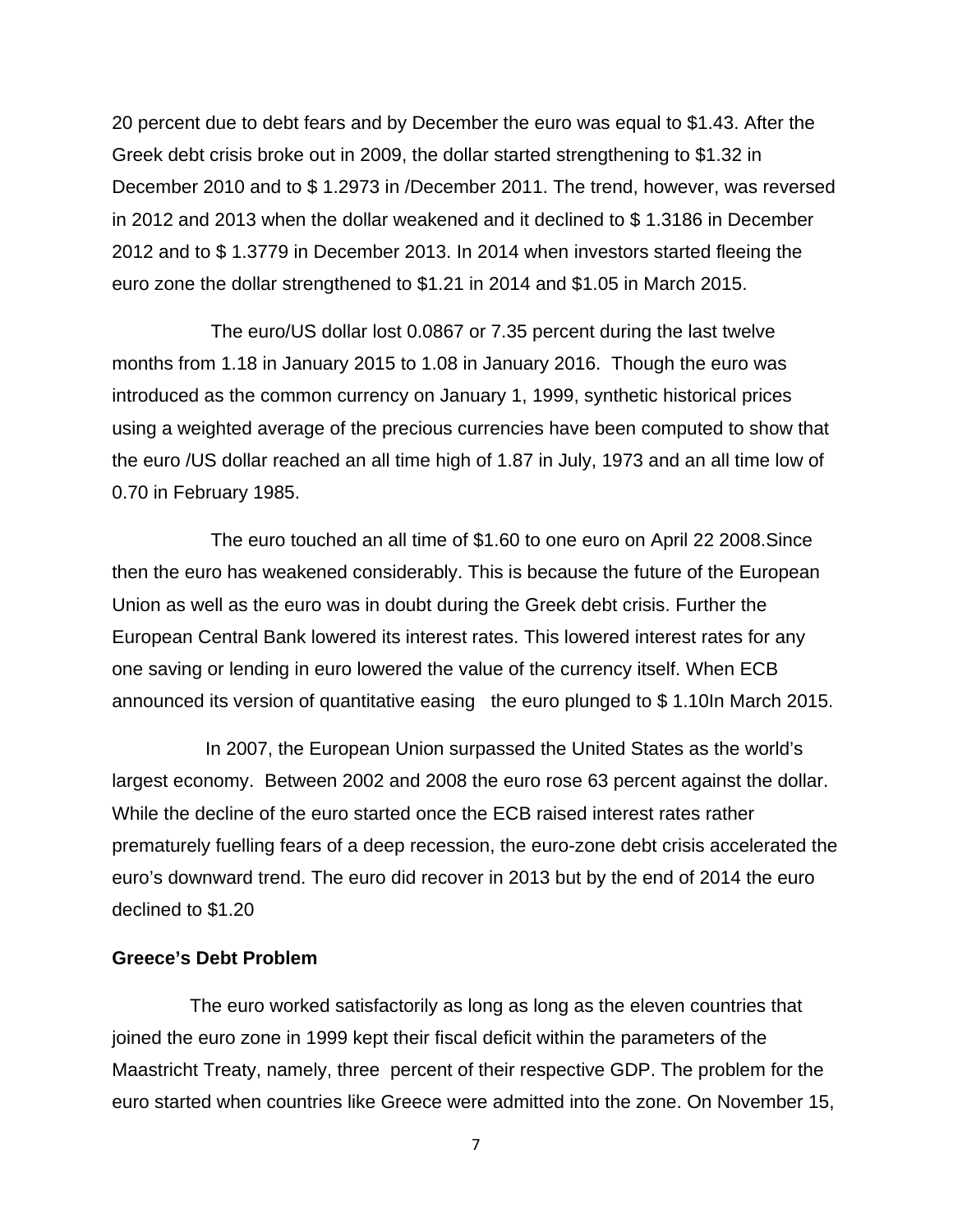2004, Greece admitted it joined the euro in 2001 on the basis of figures that had shown its budget deficit to be much lower than it really was. In fact Greece had already declared that its public debt had breached the European Union cap between 2000 and 2003, since the cost of hosting the 2004 summer Olympics had touched 7 billion euros.

 Since the potential exit of Greece from the euro zone or what is popularly called Grexit; might have had disastrous consequences for the entire euro zone, in May 2010, the European Commission, European Central Bank and the International Monetary Fund established the *European Financial Stability Facility* to provide a bailout loan of \$163 billion to Greece in exchange for strict austerity measures coupled with tax hikes. A second bailout plan for roughly \$178 billion was made available to Greece in October 2011. Under this package private holders of Greek debt accepted a fifty percent write off. The fall out of the austerity measures was that the Prime Minister George Papandreou had to step down in favour of the Technocratic National Government in 2012. In November 2012 the bailout terms were again renegotiated that included lower interest rates for Greece's loans.

 When the IMF approved a loan package of euro 45 billion in 2010 for Greece all the developing countries on the IMF Executive Board had argued that the banks should also share the costs of the crisis and they should cancel some of the debt, rather than bailing out the banks but they were ignored by Europe and USA. Managing Director of the IMF Christine Lagarde had also repeated her call for debt relief. According to Sarah -Jayne Clifton, since 2010, IMF, European governments and the European Central Bank had lent 252 billion euros to Greece out of which, 232 billion euros were spent on debt payments, bailing out Greek banks and paying 'sweeteners' to speculators to get them to accept the 2012 debt restructuring, an obvious reference to the commission paid to Goldman Sachs for the swap deal. $^8$  Greek lawmakers have recently approved the economic reforms demanded by its international creditors that include rising retirement age, cutting pensions, liberalizing the energy market, opening cosseted professions, enlarging property tax base and pushing forward the dormant program to privatize state assets. Even as this program was contemplated in July 2015, the former Finance Minister Yanis Varoufakis had fore-warned:"the programme will go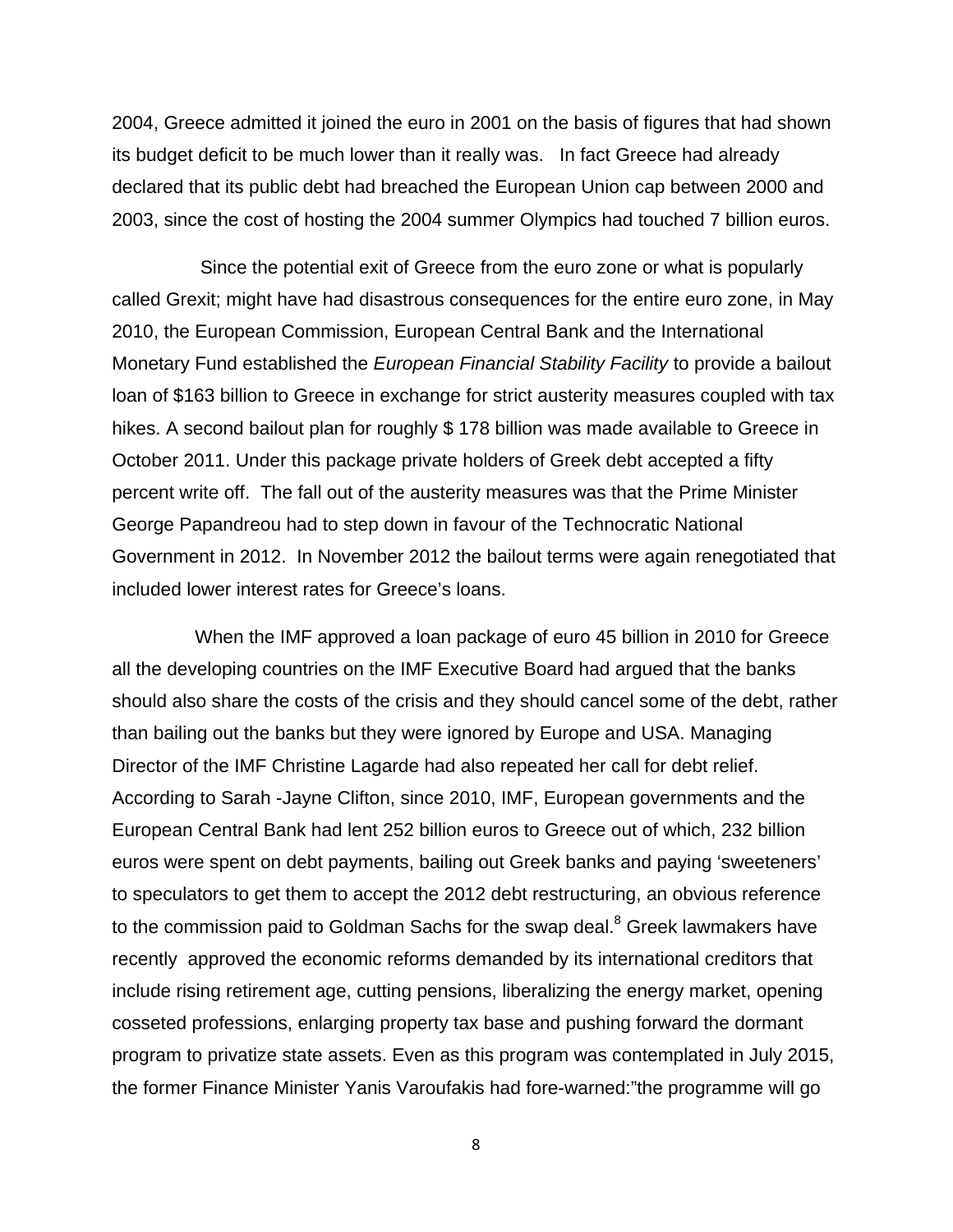down in history as the greatest disaster of macroeconomic management ever." According to former Chairman of Federal Reserve Prof.Ben Bernanke, failure of European economic policy had played a significant role in the Greek debt crisis.

 While this package was expected to pave way for Greece to receive the first 2 billion euros from the bailout program, it has already the road block. Since Greece's debt crisis began in 2010, most international banks and foreign investors had sold their Greek bonds and other holdings they are no longer sensitive to what now happens in Greece. At the height of the crisis a few years ago it was thought if Greece were to exit the euro zone it might trigger a global financial disaster whose dimensions could be larger than the collapse of the Lehman Brothers in September 2008. According to the *New York Times,* if the *"Grexit***"** were to happen now, the consequences may not be all that catastrophic. $9$  .In a way the euro zone could even be better off without a country that leans constantly on its neighbour's support In the circumstances it is high time Greece is permitted to leave the euro zone and issue its own currency.

#### **Other euro zone countries affected by the crisis**

The banking crisis which was at the root of the global meltdown in the United States in 2008 did not spare Ireland whose banks suffered heavy losses from the housing sector when the Government decided to support the financial system. In November 2010, Ireland sought \$112 billion package from the EU-IMF in exchange for several austerity measures. This led to one of the worst severe recessions in the euro zone when output declined by 10 percent and unemployment rose from 4.5 percent 10 13 percent in 2010.

 In the case of Portugal since foreign debt- financed deficit amounted to 10 percent of GDP in 2009, the country would collapse once the foreign investors withdrew their money. The country needed \$116 billion bailout package. As the country had to implement severe austerity measures, it fell into its deepest recession in its history.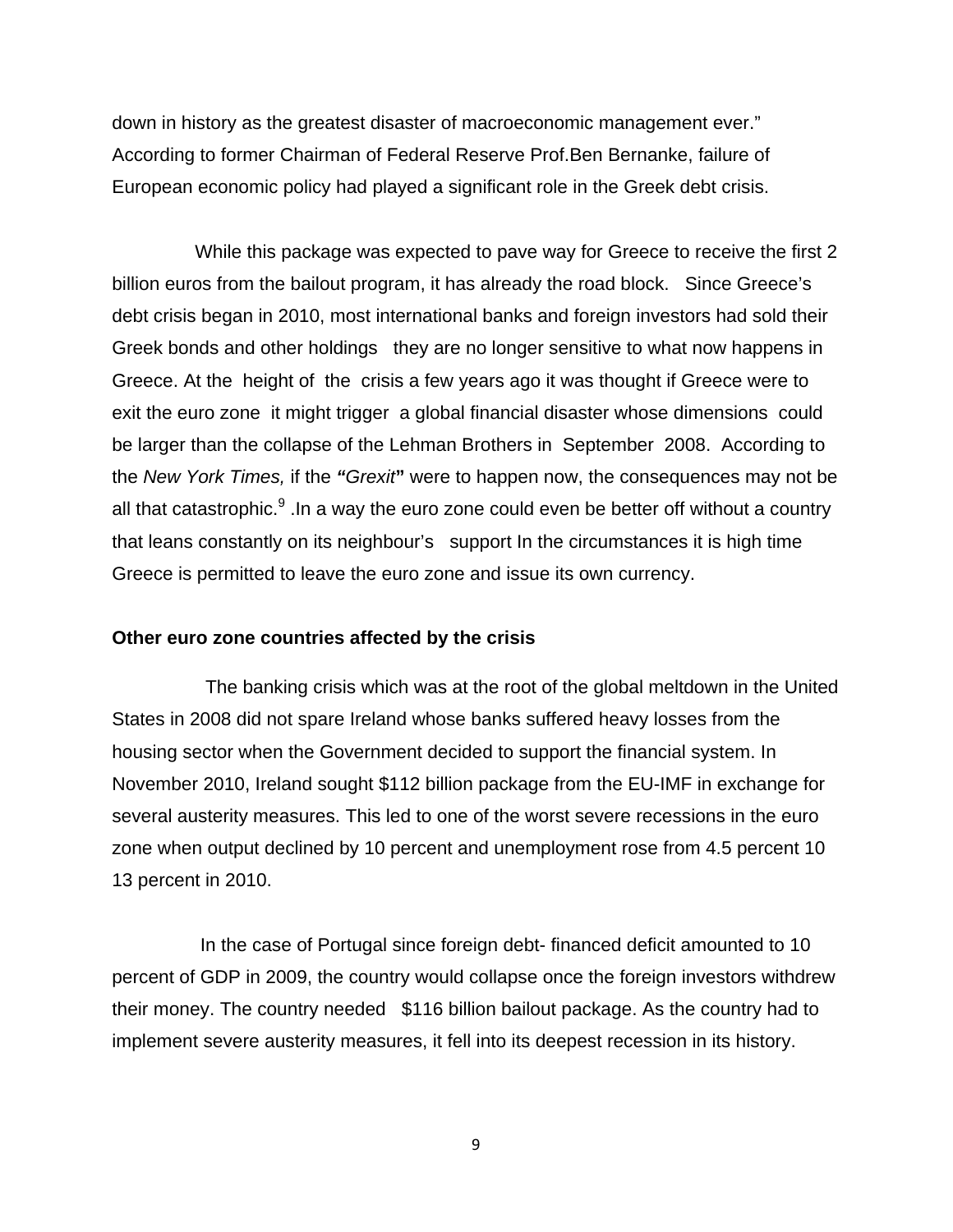By the end of 2011, the debt crisis spread to Europe's third largest economy, Italy. Since bail out was not feasible for Italy's \$2.6 trillion in public debt, Italy's Prime Minister Silvio Berulsconi had to step down making way for the Economist Mario Monti credited with carrying out several reforms in the fiscal sector. In the 2013 general elections, the Democratic Party won the elections narrowly and had a number of leaders including Matteo Renzo, the youngest Prime Minister Italy ever had but they found it impossible to pull out Italy from recession.

 Like Ireland, Spain faced a problem in its housing sector and required a bail out. In 2012, euro zone funds to the tune of \$123 million were made available to Spain by EU leaders. In the case of France unemployment rose to 11 percent which weekend its competitive positions. In early 2013, Cyprus's banking collapsed in the wake of the flight of foreign capital that left bulk of the financial sector insolvent. The problem got compounded since the Cypriot Banks were holding the devalued Greek bonds. In March 2013, Cyprus received \$13 billion bailout that resulted in the closure of the country's largest bank, Laiki, and several wealthy depositors lost all their money.

 Most politicians in the euro zone are keen, nay, desperate to stay together since the euro represents their political ideal that will ensure peace and prosperity throughout Europe. The political protagonists of the euro visualize the zone evolving into a federal state with greater political power, As for economic reasons, while hard – working German voters may resent the transfer of their tax money to other countries that enjoy early retirement and shorter work-weeks, the German business community supports paying taxes to preserve the euro as it recognizes that German businesses benefit from the fixed exchange rate that prevents other euro-zone countries from competing with Germany by developing their currencies.

 In fact several investors had been quietly diversifying their investment funds to euros before the crisis began in Greece. They eventually recognized that the problems of the peripheral countries were not a problem for the euro and should be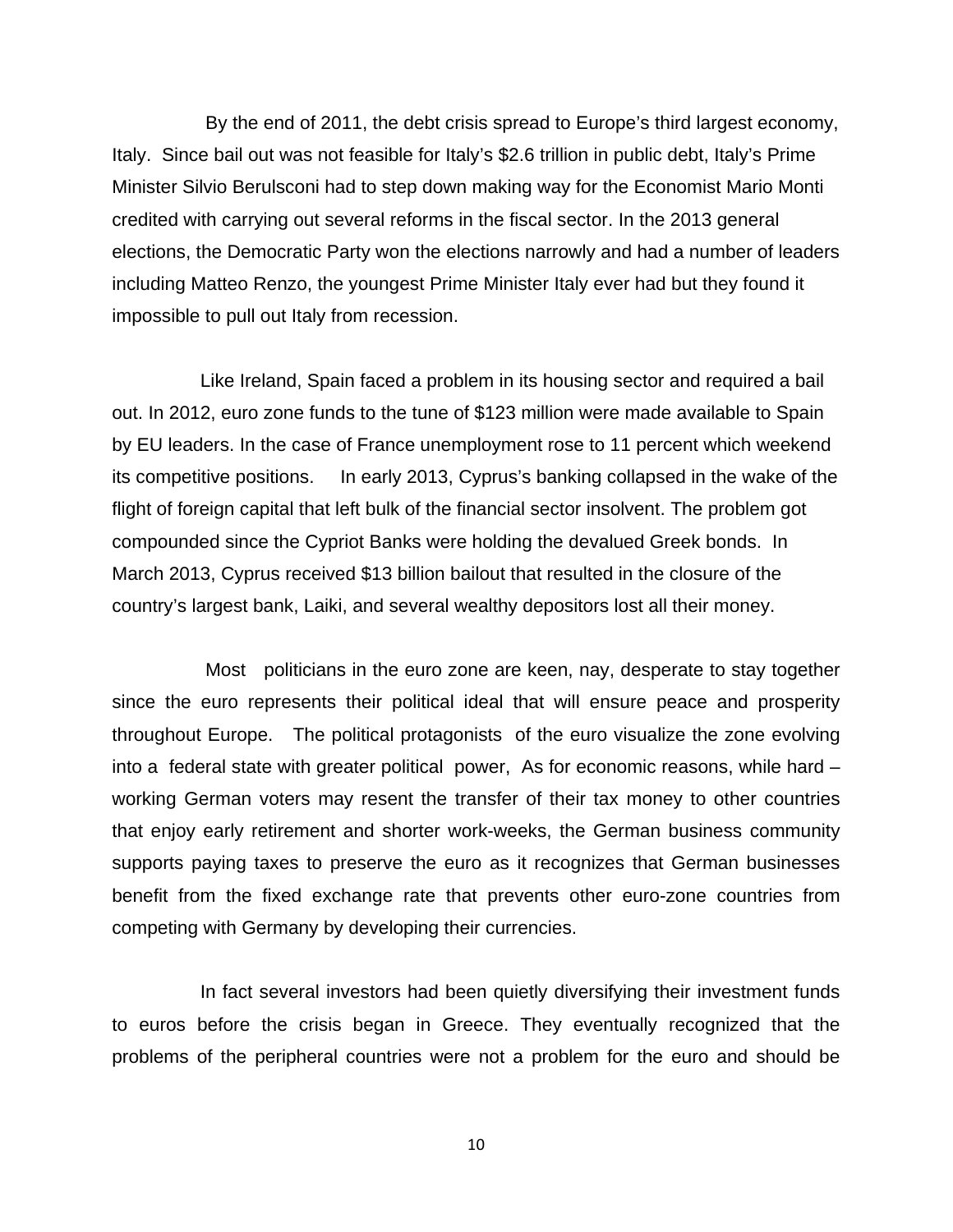reflected in country-specific interest rates rather than in the euro's value. The result was a rising euro and a renewed shift of portfolio balances to euros from dollars.

 Pedro Solbes, Executive Chairman of FRIDE (a European think tank for global action (and former Spanish Minister of Economy) chose to hail the euro as a joint success that enabled a long period of growth and price stability in Europe. Without the euro, Europe might have witnessed an increase in protectionism, which would in turn have aggravated the impact of the crisis in Europe and elsewhere... According to Hans-Werner Sinn, President of Germany's Ifo Institute of Economic Research, survival of the euro depends on whether European countries implement political and private debt constraints that effectively limit capital flows<sup>10</sup>.

 While huge capital exports brought a slump to Germany, the countries at the southern and western peripheries overheated with the bust and boom resulting in current accounts and surpluses and deficits respectively. According to Sinn, what Europe needed a crisis mechanism that would help to prevent a crisis in the first place and mitigate it when it occurs. Such a system was proposed five years ago at the European Economic Advisory Group at the Centre for Economic Studies and the Ifo Institute for Economic Research. The plan envisaged a three-stage rescue mechanism that distinguishes between a liquidity crisis, impending insolvency, and offered specific measures at each stage. The system was expected to allow Germany to gradually appreciate in real terms by living through a boom that generates higher wages and prices and thus reduces the country's competitiveness, while cooling down the overheated economies of the south such that the resulting wage and price moderation would improve their competitiveness. As a result European trade imbalances would gradually reduce.

 According to Barry Eichengreen, Professor at the University of California Berkeley, Europe's budget deficits were largely a result of the continent's "festering banking crisis."The whole euro area would benefit from stronger discipline on borrowers and lenders. He had cautioned that this could not be achieved by imposing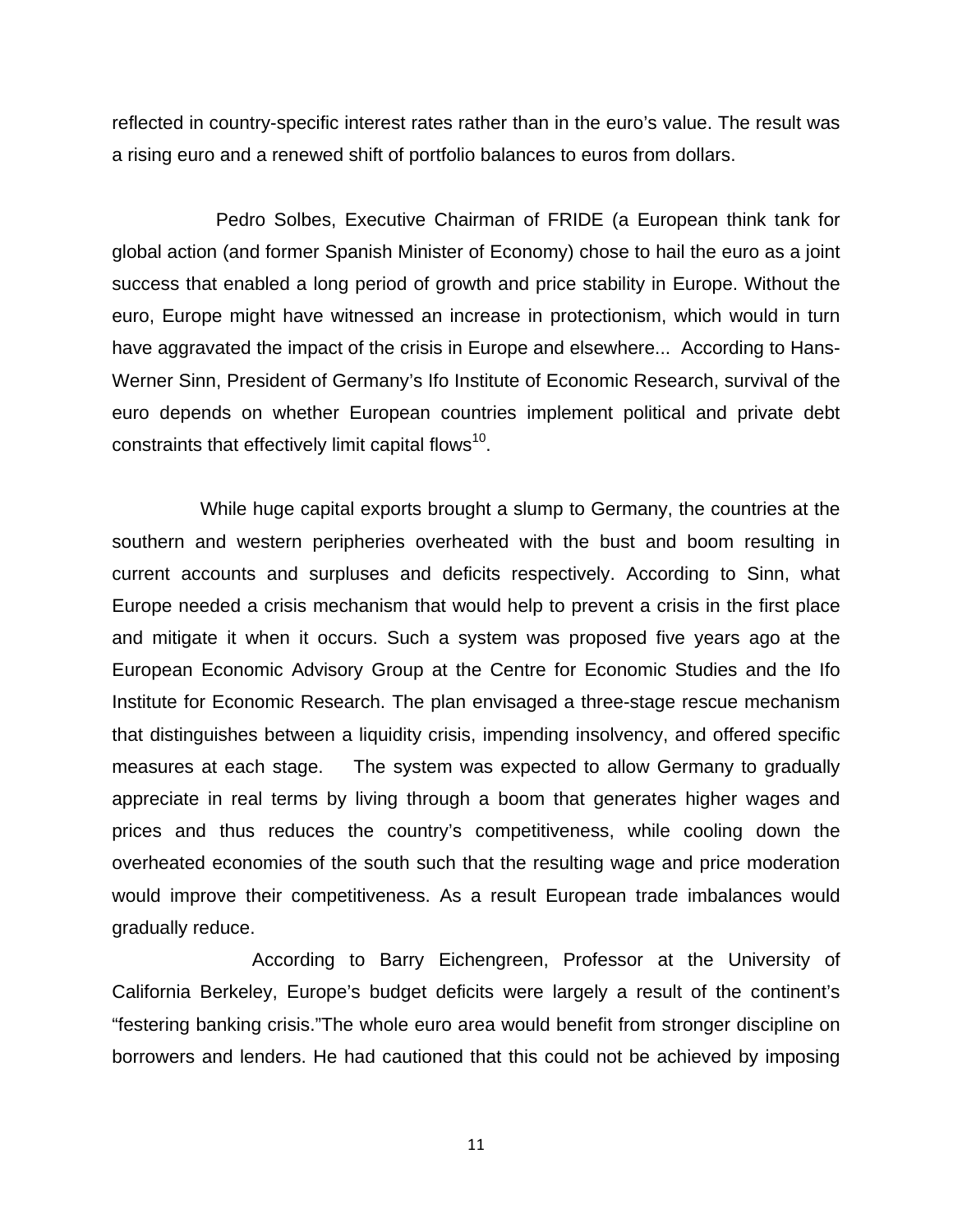German debt ceilings continent-wide. He held that ECB could refuse to buy more Greek, Irish and Portuguese bonds only if the banks were adequately capitalized.<sup>11</sup>

#### **Root cause of the crisis in the euro zone**

 Though the euro has been in circulation for sixteen years, the fundamental weakness of the euro right from the beginning has been the absence of a central fiscal mechanism. Prior to launching of the euro, Marco Congiano and Eric Mottu, had argued that as monetary union would generate pressures for closer economic integration, there would be need for a central fiscal authority for the euro zone area.<sup>12</sup>In early 2011, the then European Central Bank President Jean Claude Trichet even floated the idea of a common European Finance Ministry armed with veto powers for European institutions over national budgets.

. Martin Feldstein, Chairman of the US Council of Economic Advisers under President Reagan and currently George F. Baker Professor of Economics at Harvard is of the firm view that the creation of the euro was an economic mistake. Right from the start it was clear that imposing a single monetary policy and a fixed exchange rate on a heterogeneous group of countries would lead to higher unemployment and persistent trade imbalances. <sup>13</sup>Further, the single currency coupled with independent national budgets produced massive fiscal deficits in countries like Greece, while the sharp drop in interest rates in several countries in the wake of the launch of the euro caused excessive private and public borrowing that eventually created banking and sovereign debt crises in Spain, Ireland and elsewhere.

 Julian Knight has*.* Envisaged several possible scenarios for the euro. The experiment with the euro has shown that economies of varying dimensions like Germany and Greece cannot stay together. While economists would like weaker countries like Greece, Portugal and Ireland to leave the euro zone and reintroduce their own currencies. politicians, prefer all the countries in the euro zone to stay together in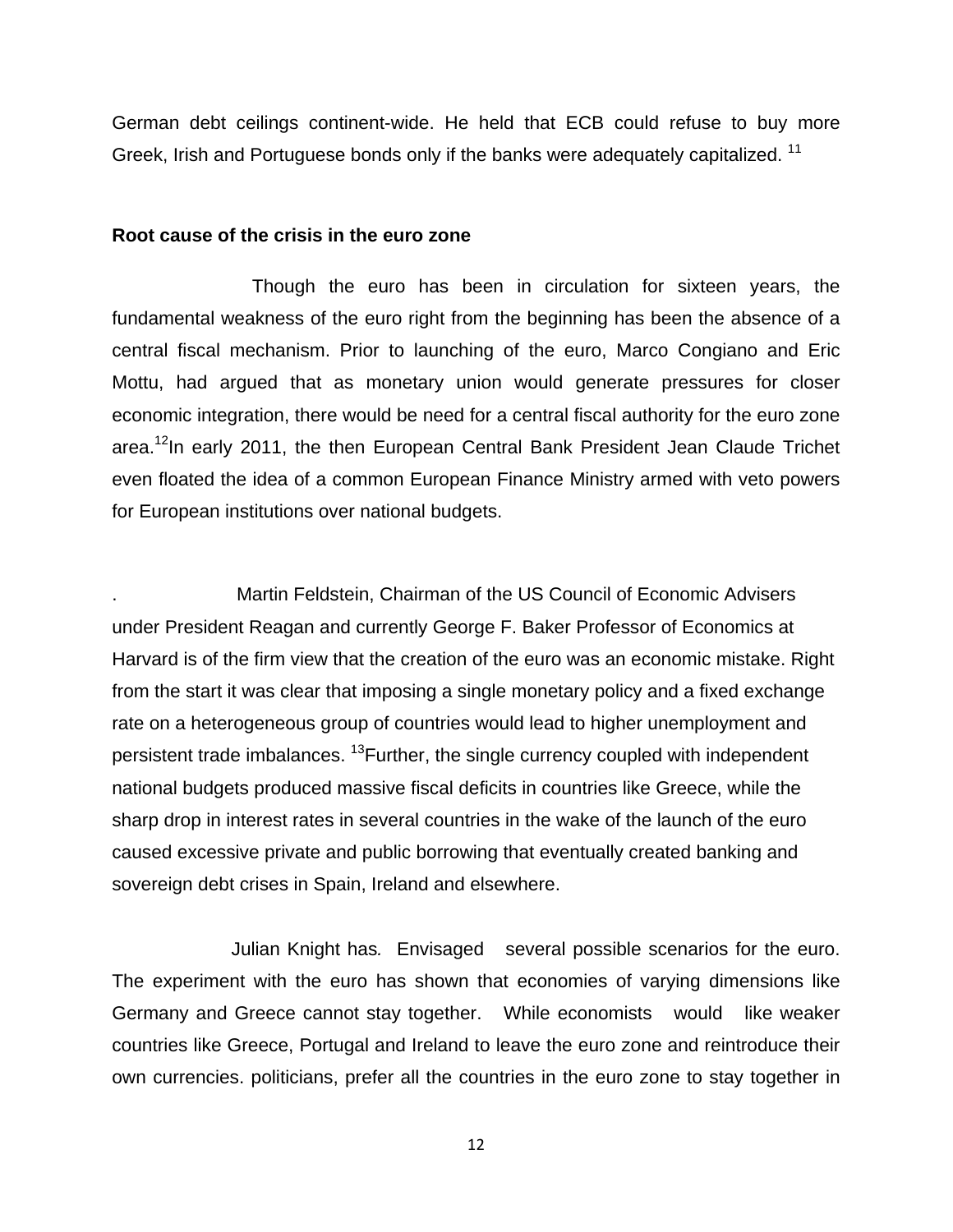which case stronger countries like Germany would come to the rescue of weaker countries and the European Central Bank which administers the euro, would buy the government debt of the most troubled countries like Greece, Portugal, Ireland and more recently Italy, <sup>14</sup>

 In the limited break up scenario for the euro, Greece, Portugal and Ireland would leave the euro zone and reissue their own currencies, In the substantial break up scenario, countries like Belgium and Italy would also leave the euro zone, As Julian Knight rightly notes, "although all members of the euro zone are meant to be equal, some are more equal than others":With the presence of giants like Germany and France in the euro zone, small economies like Malta and Estonia could exert very little influence on events in the euro zone. Once the weaker countries leave the euro zone, France and Germany would remain in the euro zone. Even though the survival of the euro will require large fiscal transfers from countries like Germany and France to those euro zone countries with large debts and chronic trade deficits, the euro, according to Professor Feldstein, is likely to survive for both political and economic reasons.

 In my view, the euro has still a future if the membership of the euro zone could be confined to the eleven countries that joined the euro zone on January 1, 1999 namely, Austria, Belgium, Finland, France, Germany, Ireland, Italy, Luxembourg, the Netherlands, Portugal and Spain and show its door to Greece. If other members like Slovenia, Cyprus, Malta, Slovakia, Estonia, Latvia are able to contain their fiscal deficit below three percent they could be permitted to continue in the euro zone. Countries that are not able to contain their fiscal deficit should be allowed to leave the euro zone and issue their own currencies.

 In this connection one should note that it may not be possible for the euro to emerge as a major reserve currency replacing the dollar. Since the mid-20<sup>th</sup> century, the U.S. dollar has practically been the de facto world currency. 1996, the dollar accounted for approximately two thirds of the world's foreign exchange reserves.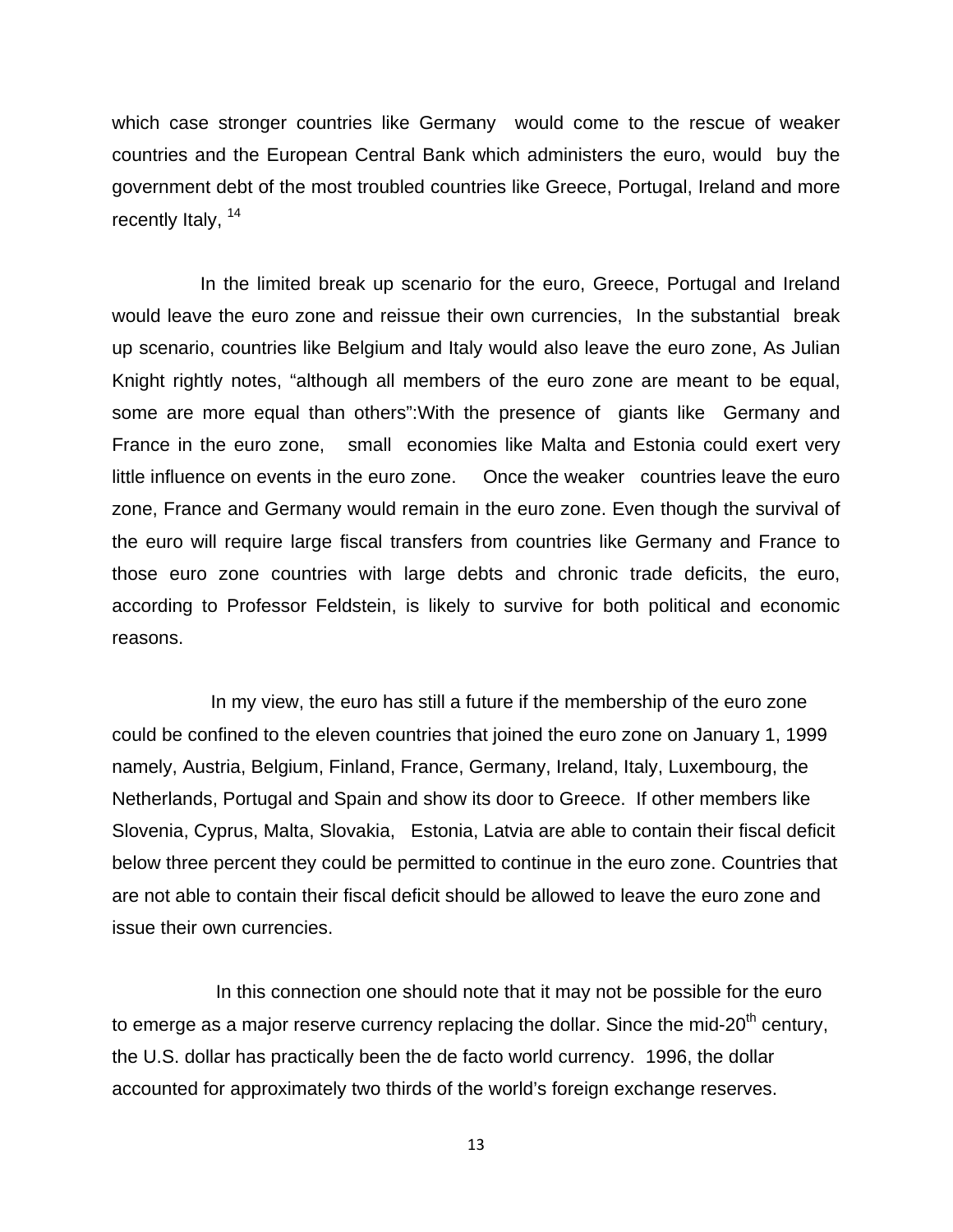Further, several of the world's currencies are pegged against the dollar. In spite of all the precautions taken by the European Union for the euro like sufficient quantity of backing of gold, the fact remains that the dollar continues to dominate the global currency reserves and the oil producing countries in the Gulf like Saudi Arabia prefer to price all the petroleum products only in the US dollar. The euro zone has hardly any oil reserves. It is not therefore surprising that even after the introduction of the euro in 1999, the US dollar accounts for nearly 64 percent of the global currency reserves as compared to 27 percent held in euros. According to Robert Gilpin, 40 to 60 percent of international financial transactions are denominated in dollars<sup>15</sup>. As long as the oil continues to be priced in US dollars, the chances of the euro becoming a rival reserve currency to the US dollar are extremely thin.

## **References:**

- $\overline{\phantom{0}}$ Michael Estrin *What if the Euro Falls?* Fox Business December 19 2011
- 2 Christopher Alessi and James McBride the *Euro* Zone *in Crisis* February 2015

3 Robert Schuman *Schuman Declaration* May 9 1950

4 Samuelson Paul and Nordhaus, William D. *Economics* 1994 (Fourteenth Edition) pp 718

5 Kindelberger, Charles P and Aliber, Robert Z., *Manias, Panics and Crashes: A History of Financial Crises* John Wiley & Sons, Inc 2005

6 Jason Monolopoulos, Greece's *"Odious" Debt* Anthem Press London 2011

7 Sitharam Gurumurthi *The Common Mint Outlook* July 7, 2003 page 56

8 Sarah Jayne Clifton Director Jubilee Debt Campaign *The Greek Debt Crisis and The Way Forward* April 28 2015 Talk at Unite House Holborn Discus Amphitheatre London

<sup>9</sup>*Greece's Debt Crisis Explained New York Times* November 9 2015